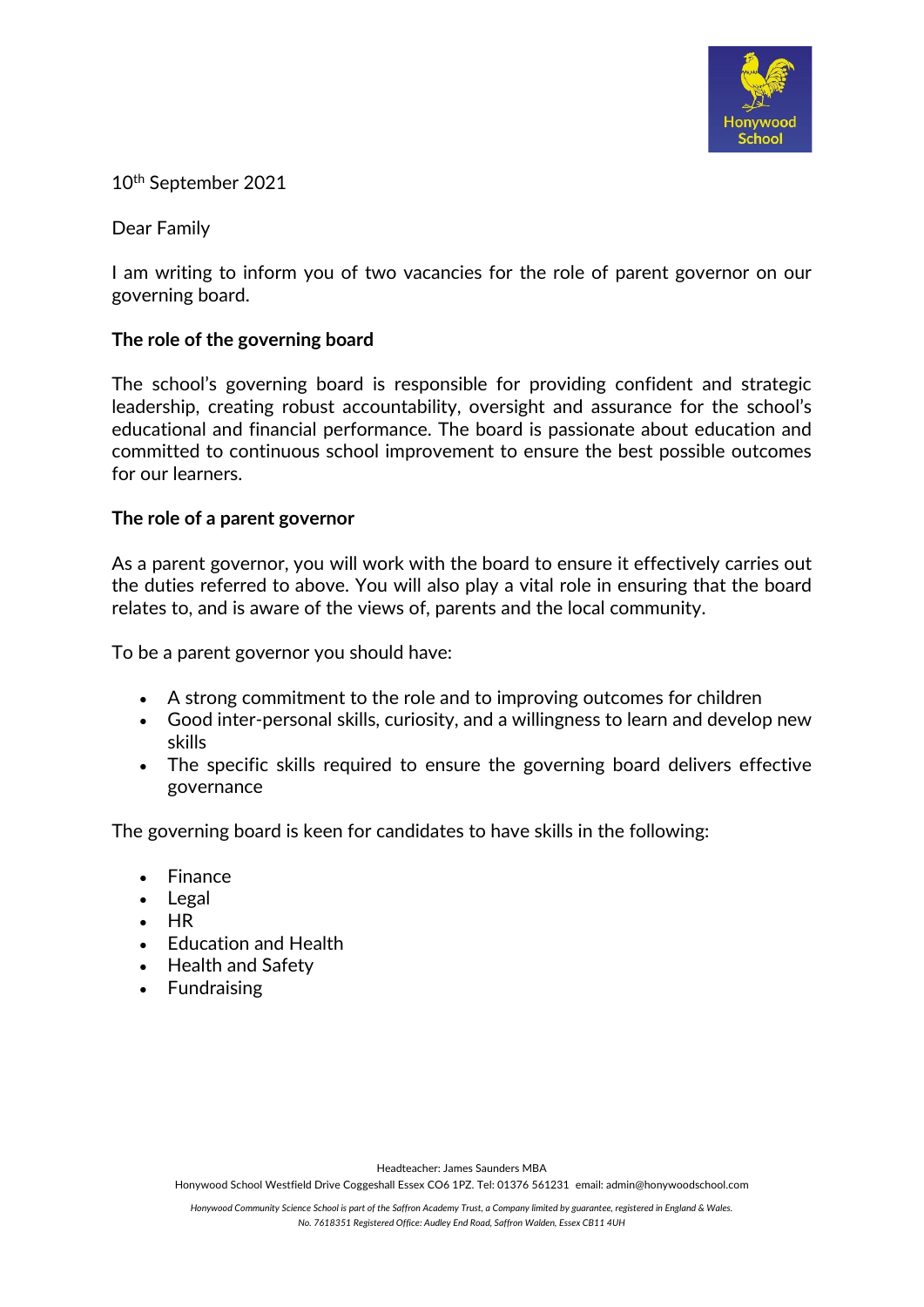## **Expectations of governors**

Governors are expected to commit to the role and should be able to do the following:

- Attendance at meetings over the year (minimum of 4 full governing body meets and 3 committee meetings
- Maintaining confidentiality
- Committing to completing training
- Visiting the school twice a year

Please contact Miss Giles, Clerk to Governors, on [clerk@honywoodschool.com](mailto:clerk@honywoodschool.com) if you would like more information on how we can help with expenses such as travel expenses to and from governor meetings.

### **How to apply**

If you're interested in applying for the role, please complete the candidate application and return to Miss Giles on [clerk@honywoodschool.com](mailto:clerk@honywoodschool.com) or via the School Office by 9am on Monday 27<sup>th</sup> September. If we receive more applications than there are vacancies, a secret ballot will be carried out. We will inform you nearer the time if we need to do this. Should you wish to visit the school ahead of making an application please email [clerk@honywoodschool.com](mailto:clerk@honywoodschool.com) and Miss Giles will arrange an informal meeting with the Headteacher.

If you have any queries about this process or would like to find out more about the role, please contact Miss Giles on [clerk@honywoodschool.com](mailto:clerk@honywoodschool.com)

Yours sincerely

James Saunders Headteacher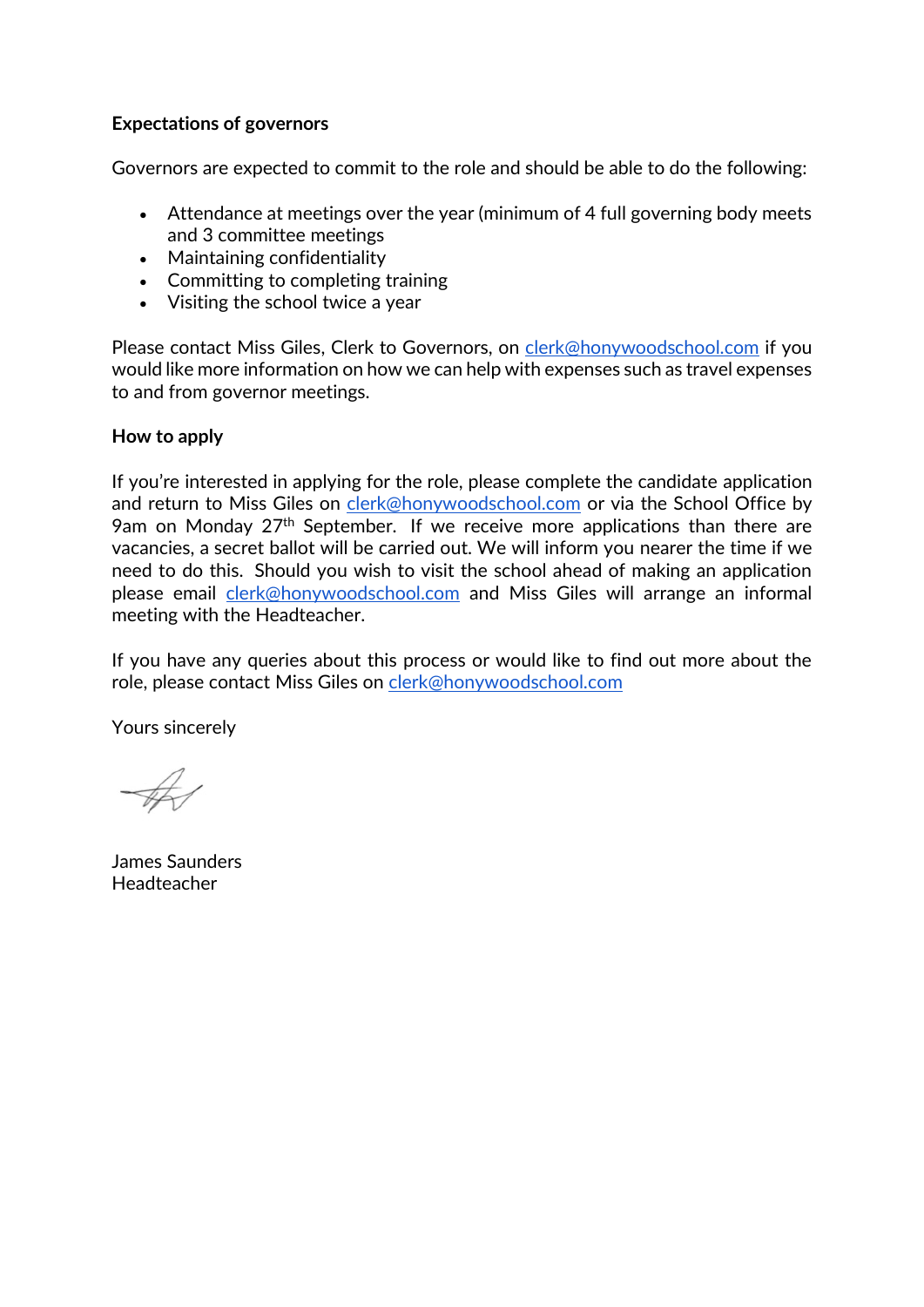

# **Application for Parent Governor**

| <b>Candidate name:</b>         |                                                                                                                                                                                                                                                                                                                                                                                                                                                                                           |
|--------------------------------|-------------------------------------------------------------------------------------------------------------------------------------------------------------------------------------------------------------------------------------------------------------------------------------------------------------------------------------------------------------------------------------------------------------------------------------------------------------------------------------------|
| <b>Candidate</b><br>address:   |                                                                                                                                                                                                                                                                                                                                                                                                                                                                                           |
| <b>Candidate</b><br>statement: | In this section, outline:<br>The skills and experience you have that the governing board requires<br>Your commitment to undertaking training to acquire or develop the<br>$\bullet$<br>skills needed to be an effective governor<br>If applicable, details of your contribution to the work of the governing<br>$\bullet$<br>board during your previous term of office<br>How you plan to contribute to the future work of the board<br>Please continue on a separate sheet if necessary. |